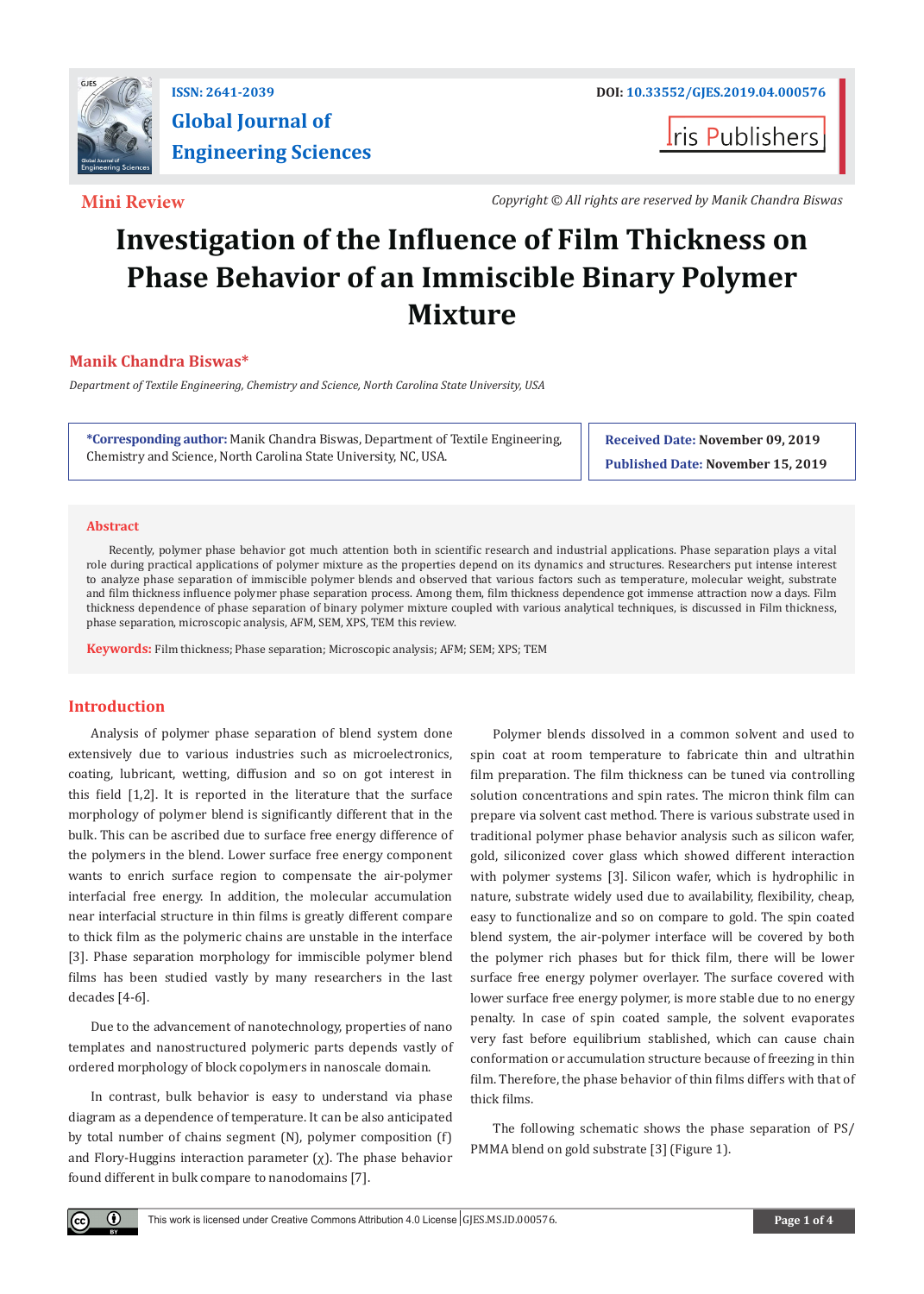

- (a) The top diagram shows PS and PMMA segments in a solution.
- (b) The center diagram corresponds to formation of the phase-separated structure on the way.
- (c) The bottom picture shows a completed phase-separated morphology [3].

#### **Surface Morphology Characterization**

Most vastly used surface analysis techniques involve Atomic force microscopic (AFM) or field emission scanning electron microscopic (FE-SEM), X-ray photoelectron spectroscopic (XPS) and transmission electron microscopic (TEM) [3,8-10]. AFM analysis carried out to investigate the surface roughness of the films after phase separation. Confocal laser fluorescence microscopic analysis can also use to investigate depth profile of phase separated surface structure of blend system. To quantitative analysis of surface chemistry, XPS analysis [10,11] can use at room temperature.

Some researchers also used grazing incidence small angle X-ray scattering (GISAXS), grazing incidence ultra-small-angle X-ray scattering (GIUSAX), and transmission electron microtomography (TEMT) analysis to investigate the surface morphology [7,11]. The following figure shows the spatial resolution of various surface analysis techniques [12] (Figure 2).

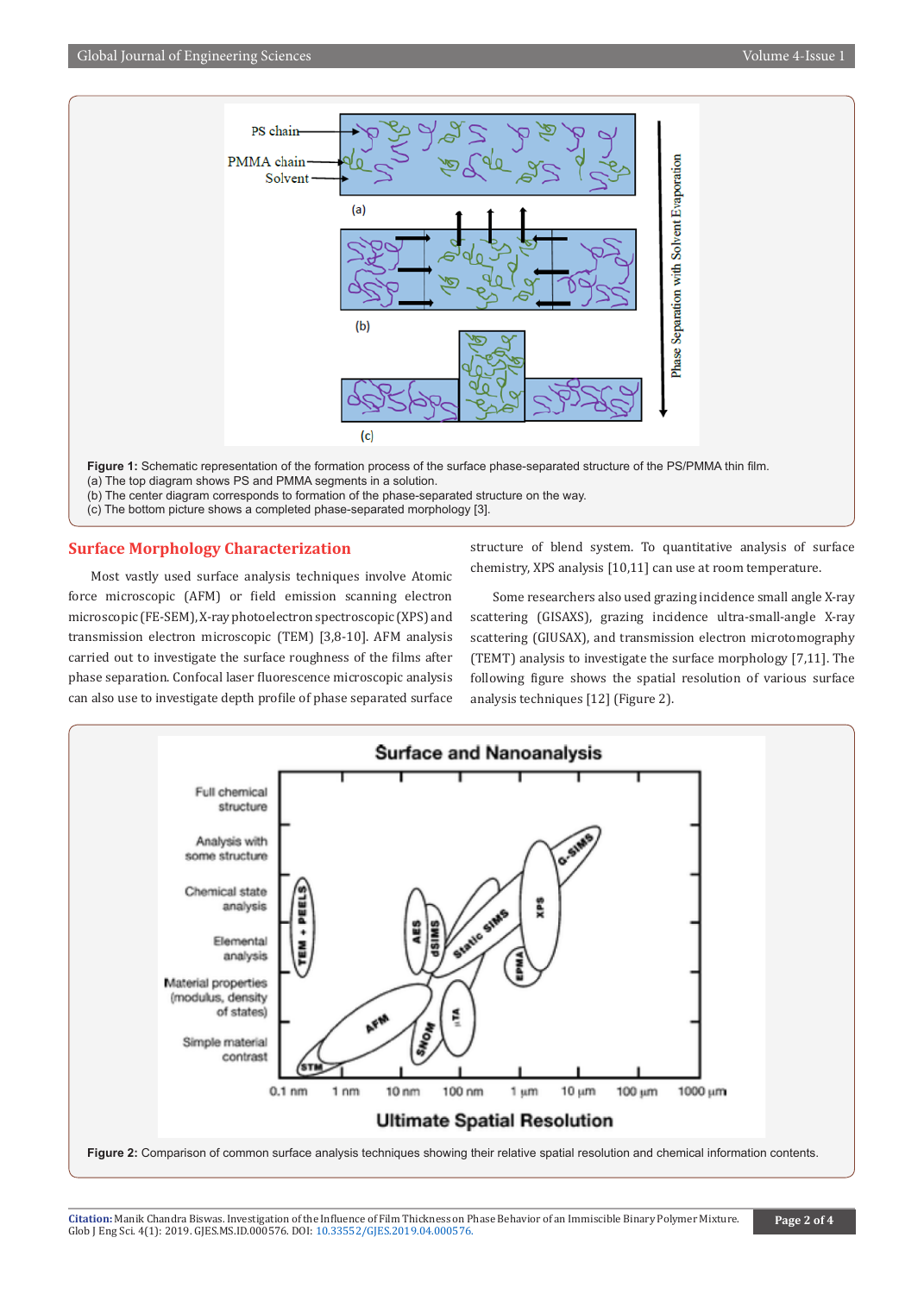#### **Analytical Techniques**

#### **AFM analysis**

The AFM is one kind of scanning probe microscopes (SPM). SPMs are designed to measure local properties, such as height, friction, magnetism, with a probe. To acquire an image, the probe scans over a small area of the sample, measuring the local property simultaneously. The surface morphology of the blend films can be investigated on the basis of AFM observation at room temperature. AFM cantilever used might be microfabricated and observation carried out in a repulsive manner. AFM allows to obtain very large magnifications up to  $10^{\circ}$  and resolution of 0.1 nm in X, Y and 0.01 in Z direction. It exhibits few advantages over SEM during imaging of dielectric materials like it does not need any sputtering of conductive materials and provides surface roughness without further processing. The prime significance of AFM is focused on surface quality on nanoscale level.

#### **FE-SEM analysis**

SEM scans a focused electron beam over a surface to create an image. The electrons in the beam interact with the sample, producing various signals that can be used to obtain information about the surface topography and composition. But this instrument is expensive and require proper maintenance.

Energy dispersive X-ray (EDX) coupled with SEM also used for qualitative analysis of the polymer films. EDX provides chemical composition of the individual component in the blend.

#### **XPS analysis**

XPS is also known as Electron Spectroscopy for Chemical Analysis (ESCA). It is one of the most widely used surface analysis techniques of various materials. The peak shape and precise position indicate the chemical state for the element. XPS is a surface sensitive technique because only those electrons generated near the surface escape and are detected. The photoelectrons of interest have relatively low kinetic energy. Due to its surface sensitivity, XPS used to investigate surface chemistry as most of the signal generates from surface. The XPS measurement performed under conventional conditions with a mono-energetic Al/Mg Kα x-ray source at 8 kV and 30 mA. The main chamber of the XPS instrument was maintained at 10<sup>-6</sup> Pa. XPS exhibits surface analysis resolution ca. 5 nm with a lateral spatial resolution as low as 7.5 μm. All C1s peaks were calibrated to a binding energy of 285.0 eV for neutral carbon, in order to correct these charging energy shifts (Figure 3).



#### **Confocal laser fluorescence microscopic analysis**

#### **TEM analysis**

This technique allows to identify various different molecules in the targeted area of the film. It helps to detect the specific molecules with the help of the fluorescence substances. The confocal fluorescence excites the sample via radiation and then detect the weaker emitted light from the sample as it has higher wavelength. It exhibits high resolution due to great control on depth of field, avoid image degradation and acquire series of images from thick samples.

Transmission Electron Microscopy (TEM) provides powerful techniques for understanding various information of materials at very high spatial resolution, including morphology, size distribution, crystal structure, strain, defects, chemical information down to atomic level and so on. All the information that TEM can give to us are from electron-sample interaction.

**Citation:** Manik Chandra Biswas. Investigation of th[e Influence of Film Thickness on P](http://dx.doi.org/10.33552/GJES.2019.04.000576)hase Behavior of an Immiscible Binary Polymer Mixture. Glob J Eng Sci. 4(1): 2019. GJES.MS.ID.000576. DOI: 10.33552/GJES.2019.04.000576.